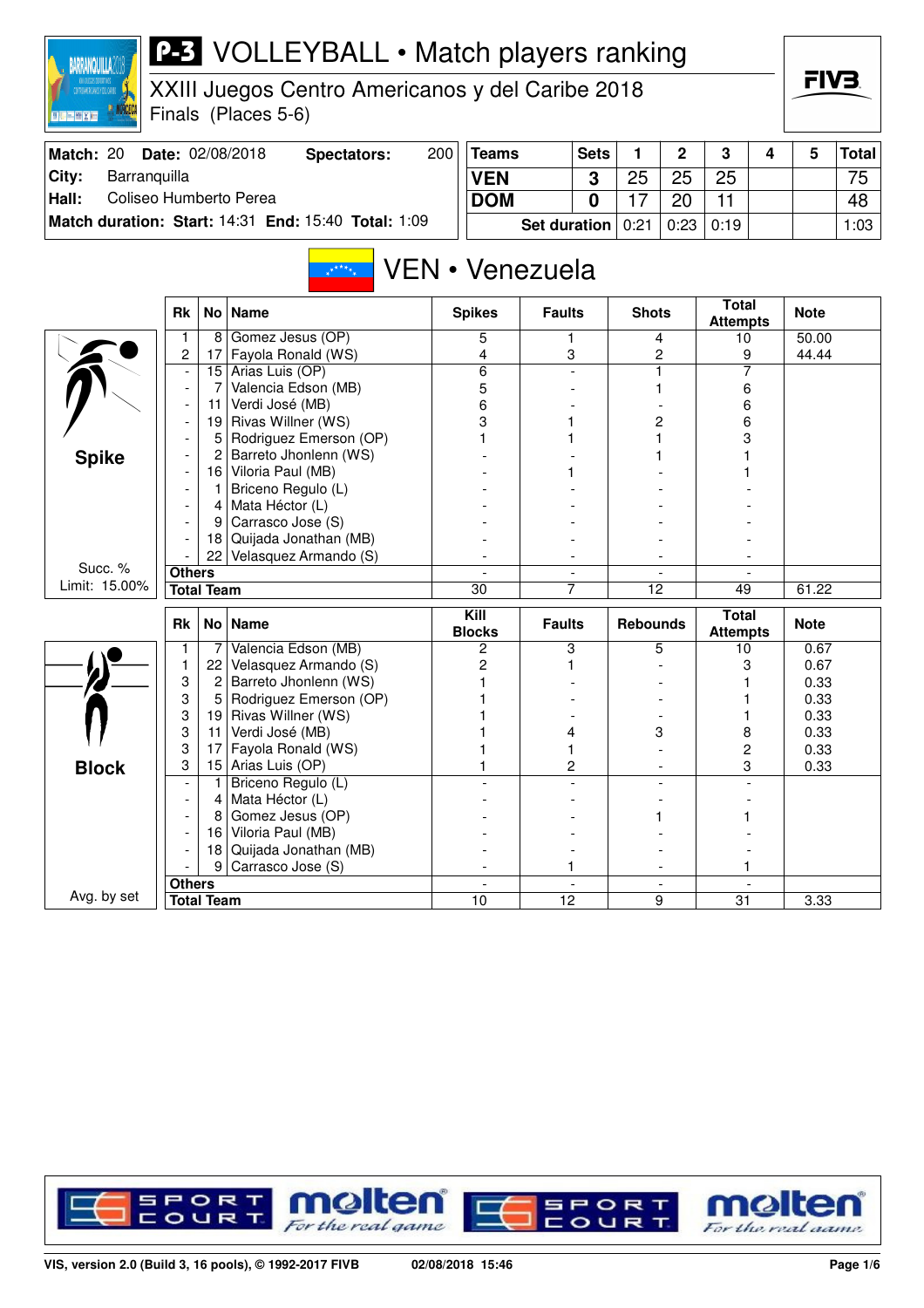| CONTIQUADDANCE TEL CARRE<br>国际产品区域 |                       |                   | XXIII Juegos Centro Americanos y del Caribe 2018<br>Finals (Places 5-6) |     |                 |                     |                |                      |                |                                  |                          | FIV3.        |              |
|------------------------------------|-----------------------|-------------------|-------------------------------------------------------------------------|-----|-----------------|---------------------|----------------|----------------------|----------------|----------------------------------|--------------------------|--------------|--------------|
| Match: 20                          |                       |                   | Date: 02/08/2018<br><b>Spectators:</b>                                  | 200 | <b>Teams</b>    |                     | <b>Sets</b>    | 1.                   | $\overline{2}$ | 3                                | 4                        | 5            | <b>Total</b> |
| City:<br>Barranquilla              |                       |                   |                                                                         |     | <b>VEN</b>      |                     | 3              | 25                   | 25             | 25                               |                          |              | 75           |
| Coliseo Humberto Perea<br>Hall:    |                       |                   |                                                                         |     | <b>DOM</b>      |                     | 0              | 17                   | 20             | 11                               |                          |              | 48           |
|                                    |                       |                   | Match duration: Start: 14:31 End: 15:40 Total: 1:09                     |     |                 |                     |                |                      |                |                                  |                          |              |              |
|                                    |                       |                   |                                                                         |     |                 | <b>Set duration</b> |                | 0:21                 | 0:23           | 0:19                             |                          |              | 1:03         |
|                                    |                       |                   | $x^{\star\star\star\star}$                                              |     | VEN • Venezuela |                     |                |                      |                |                                  |                          |              |              |
|                                    | <b>Rk</b>             |                   | No Name                                                                 |     | Aces            | <b>Faults</b>       |                | Serve<br><b>Hits</b> |                | <b>Total</b><br><b>Attempts</b>  |                          | <b>Note</b>  |              |
|                                    |                       | $\mathbf{2}$      | Barreto Jhonlenn (WS)                                                   |     | 3               | 1                   |                |                      | 6              | 10                               |                          | 1.00         |              |
|                                    | 2<br>$\overline{c}$   | 7<br>17           | Valencia Edson (MB)<br>Fayola Ronald (WS)                               |     |                 |                     |                | 15                   | 8              | 9                                |                          | 0.33         |              |
|                                    | $\overline{c}$        | 11                | Verdi José (MB)                                                         |     |                 | 1                   |                | 10                   |                | 16<br>12                         |                          | 0.33<br>0.33 |              |
|                                    | $\overline{c}$        | 19                | Rivas Willner (WS)                                                      |     |                 | 2                   |                |                      | 4              | 7                                |                          | 0.33         |              |
|                                    | 2                     | 8                 | Gomez Jesus (OP)                                                        |     |                 | 2                   |                |                      | 2              | 5                                |                          | 0.33         |              |
|                                    |                       | 1                 | Briceno Regulo (L)                                                      |     |                 |                     |                |                      |                |                                  |                          |              |              |
| <b>Serve</b>                       |                       | 4                 | Mata Héctor (L)                                                         |     |                 |                     |                |                      |                |                                  |                          |              |              |
|                                    |                       | 5                 | Rodriguez Emerson (OP)                                                  |     |                 |                     |                |                      | 2              | 2                                |                          |              |              |
|                                    |                       | 9                 | Carrasco Jose (S)                                                       |     |                 |                     |                |                      | 4              | 4                                |                          |              |              |
|                                    |                       | 18                | Quijada Jonathan (MB)                                                   |     |                 |                     |                |                      |                |                                  |                          |              |              |
|                                    |                       |                   | 22 Velasquez Armando (S)                                                |     |                 |                     |                |                      | 5              | 5                                |                          |              |              |
|                                    |                       | 15                | Arias Luis (OP)<br>16 Viloria Paul (MB)                                 |     |                 | 1<br>1              |                |                      |                | $\overline{c}$<br>$\overline{c}$ |                          |              |              |
|                                    | <b>Others</b>         |                   |                                                                         |     | $\blacksquare$  |                     | $\blacksquare$ |                      | $\blacksquare$ |                                  | $\overline{\phantom{a}}$ |              |              |
| Avg. by set                        |                       | <b>Total Team</b> |                                                                         |     | 8               | 8                   |                | 58                   |                | 74                               |                          | 2.67         |              |
|                                    |                       |                   |                                                                         |     |                 |                     |                |                      |                |                                  |                          |              |              |
| <b>Team</b>                        |                       |                   | Opponent errors & Team faults                                           |     | 27              | 4                   |                |                      |                | 31                               |                          |              |              |
|                                    | <b>Rk</b>             |                   | No   Name                                                               |     | <b>Digs</b>     | <b>Faults</b>       |                | <b>Receptions</b>    |                | <b>Total</b><br><b>Attempts</b>  |                          | <b>Note</b>  |              |
|                                    |                       |                   | 4 Mata Héctor (L)                                                       |     | 5               |                     |                |                      |                | 6                                |                          | 1.67         |              |
|                                    | 2                     | $\overline{2}$    | Barreto Jhonlenn (WS)                                                   |     | 2               |                     |                |                      |                | 2                                |                          | 0.67         |              |
|                                    | 2<br>$\overline{c}$   | 1                 | 15 Arias Luis (OP)<br>Briceno Regulo (L)                                |     | 2<br>2          | 1                   |                |                      | 3              | 2<br>6                           |                          | 0.67<br>0.67 |              |
|                                    | 5                     | 11                | Verdi José (MB)                                                         |     | 1               |                     |                |                      |                | 1                                |                          | 0.33         |              |
|                                    | 5                     | 17                | Fayola Ronald (WS)                                                      |     |                 | 2                   |                |                      | $\overline{c}$ | 5                                |                          | 0.33         |              |
|                                    | 5                     | 7                 | Valencia Edson (MB)                                                     |     |                 | 2                   |                |                      | 1              | 4                                |                          | 0.33         |              |
| <b>Dig</b>                         | 5                     |                   | 22 Velasquez Armando (S)                                                |     |                 | 4                   |                |                      |                |                                  | 5                        | 0.33         |              |
|                                    |                       | 5                 | Rodriguez Emerson (OP)                                                  |     |                 |                     |                |                      |                |                                  |                          |              |              |
|                                    |                       | 9                 | Carrasco Jose (S)                                                       |     |                 |                     |                |                      |                | 1                                |                          |              |              |
|                                    |                       |                   | 16 Viloria Paul (MB)                                                    |     |                 |                     |                |                      |                |                                  |                          |              |              |
|                                    |                       |                   | 18 Quijada Jonathan (MB)                                                |     |                 |                     |                |                      |                |                                  |                          |              |              |
|                                    | Gomez Jesus (OP)<br>8 |                   |                                                                         |     |                 | 1                   |                |                      |                | 1                                |                          |              |              |
|                                    | <b>Others</b>         | 19                | Rivas Willner (WS)                                                      |     |                 | 3                   |                |                      |                | 3                                |                          |              |              |
| Avg. by set                        |                       | <b>Total Team</b> |                                                                         |     | $\overline{15}$ | $\overline{13}$     |                |                      | $\overline{9}$ | $\overline{37}$                  |                          | 5.00         |              |

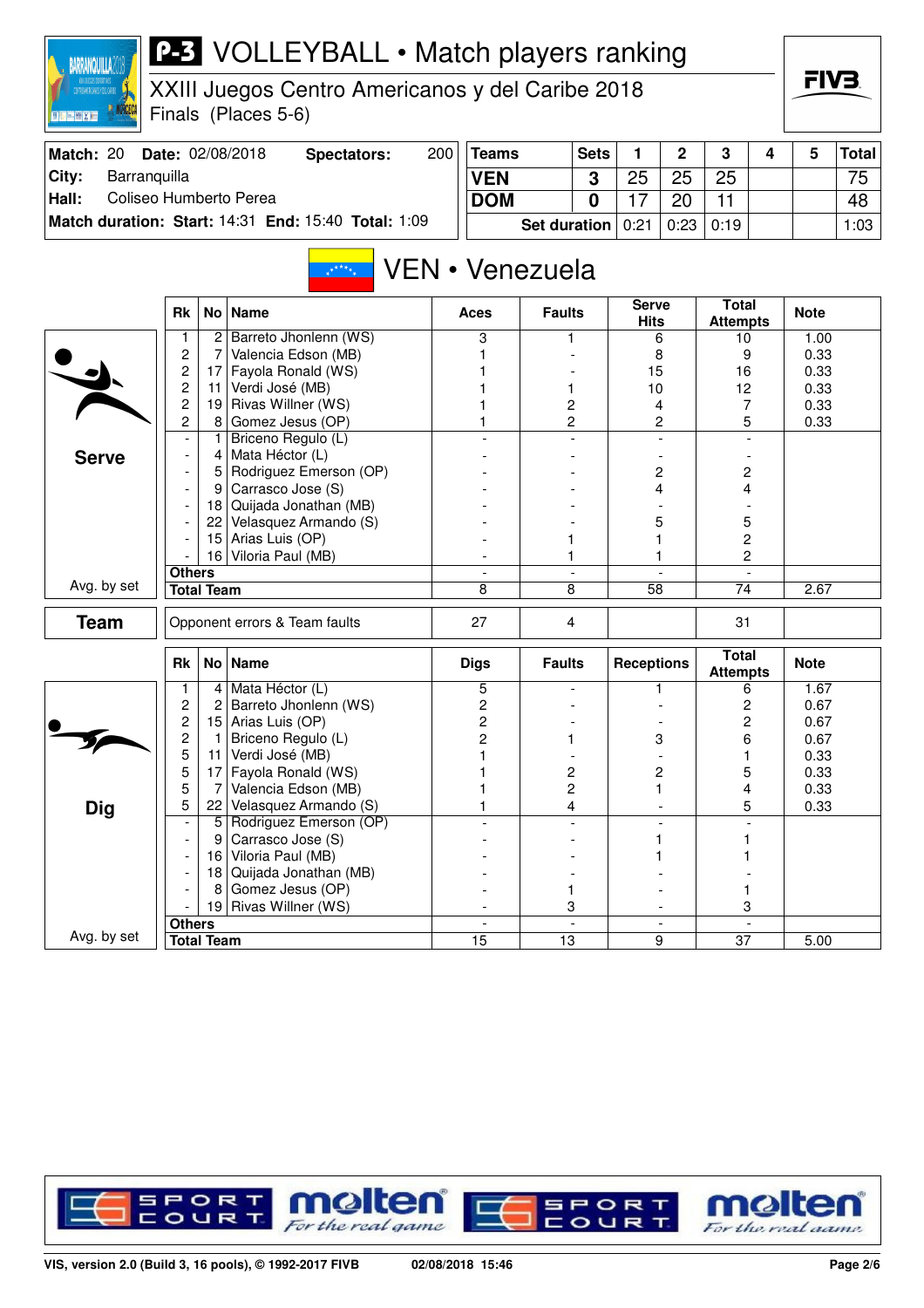

XXIII Juegos Centro Americanos y del Caribe 2018 Finals (Places 5-6)

| Match: 20 | <b>Date: 02/08/2018</b>                             | Spectators: | 200 | <b>Teams</b>                        | <b>Sets</b> |    |    | 3    | 4 | <b>Total</b> |
|-----------|-----------------------------------------------------|-------------|-----|-------------------------------------|-------------|----|----|------|---|--------------|
| City:     | Barranguilla                                        |             |     | <b>VEN</b>                          | $\bullet$   | 25 | 25 | 25   |   | 75           |
| Hall:     | Coliseo Humberto Perea                              |             |     | <b>DOM</b>                          | $\Omega$    |    | 20 |      |   | 48           |
|           | Match duration: Start: 14:31 End: 15:40 Total: 1:09 |             |     | <b>Set duration</b> $ 0:21   0:23 $ |             |    |    | 0:19 |   | 1:03         |

## VEN • Venezuela

|                         | <b>Rk</b>                                                                                                                                                                                                                                                                                                                                                                                                                                                                                                                                                                                                                                                                                                                                                                                                                                                                                                                                                                                                                                                                        |                   | <b>Name</b>           | <b>Running</b><br><b>Sets</b> | <b>Faults</b>            | <b>Still</b><br><b>Sets</b>       | <b>Total</b><br><b>Attempts</b> | <b>Note</b> |
|-------------------------|----------------------------------------------------------------------------------------------------------------------------------------------------------------------------------------------------------------------------------------------------------------------------------------------------------------------------------------------------------------------------------------------------------------------------------------------------------------------------------------------------------------------------------------------------------------------------------------------------------------------------------------------------------------------------------------------------------------------------------------------------------------------------------------------------------------------------------------------------------------------------------------------------------------------------------------------------------------------------------------------------------------------------------------------------------------------------------|-------------------|-----------------------|-------------------------------|--------------------------|-----------------------------------|---------------------------------|-------------|
|                         | 1                                                                                                                                                                                                                                                                                                                                                                                                                                                                                                                                                                                                                                                                                                                                                                                                                                                                                                                                                                                                                                                                                | 9                 | Carrasco Jose (S)     | 13                            |                          | 11                                | 24                              | 4.33        |
|                         | No <sub>1</sub><br>2<br>Velasquez Armando (S)<br>22<br>$\overline{\mathbf{e}}$<br>Briceno Regulo (L)<br>Barreto Jhonlenn (WS)<br>2<br>$\overline{\phantom{a}}$<br>Mata Héctor (L)<br>4<br>Rodriguez Emerson (OP)<br>5<br>$\blacksquare$<br>7<br>Valencia Edson (MB)<br>$\overline{\phantom{a}}$<br>Verdi José (MB)<br>11<br>$\overline{\phantom{a}}$<br>Arias Luis (OP)<br>15<br>Viloria Paul (MB)<br>16<br>Fayola Ronald (WS)<br>17<br>Quijada Jonathan (MB)<br>18<br>Rivas Willner (WS)<br>19<br>8<br>Gomez Jesus (OP)<br><b>Others</b><br><b>Total Team</b><br><b>Rk</b><br>No   Name<br>Fayola Ronald (WS)<br>17<br>1<br>2<br>Rivas Willner (WS)<br>19<br>Mata Héctor (L)<br>4<br>Briceno Regulo (L)<br>1<br>$\overline{\phantom{a}}$<br>Barreto Jhonlenn (WS)<br>2<br>$\blacksquare$<br>Gomez Jesus (OP)<br>8<br>$\overline{\phantom{a}}$<br>Rodriguez Emerson (OP)<br>5<br>$\blacksquare$<br>Valencia Edson (MB)<br>7<br>$\blacksquare$<br>Carrasco Jose (S)<br>9<br>Verdi José (MB)<br>11<br>$\overline{\phantom{a}}$<br>Arias Luis (OP)<br>15<br>Viloria Paul (MB)<br>16 |                   | 11                    |                               | 8                        | 19                                | 3.67                            |             |
|                         |                                                                                                                                                                                                                                                                                                                                                                                                                                                                                                                                                                                                                                                                                                                                                                                                                                                                                                                                                                                                                                                                                  |                   |                       |                               | $\overline{2}$           | $\overline{2}$                    |                                 |             |
|                         |                                                                                                                                                                                                                                                                                                                                                                                                                                                                                                                                                                                                                                                                                                                                                                                                                                                                                                                                                                                                                                                                                  |                   |                       |                               |                          |                                   |                                 |             |
|                         | <b>Set</b><br>Avg. by set<br>5                                                                                                                                                                                                                                                                                                                                                                                                                                                                                                                                                                                                                                                                                                                                                                                                                                                                                                                                                                                                                                                   |                   |                       |                               | 2                        | $\overline{c}$                    |                                 |             |
|                         |                                                                                                                                                                                                                                                                                                                                                                                                                                                                                                                                                                                                                                                                                                                                                                                                                                                                                                                                                                                                                                                                                  |                   |                       |                               |                          |                                   |                                 |             |
|                         |                                                                                                                                                                                                                                                                                                                                                                                                                                                                                                                                                                                                                                                                                                                                                                                                                                                                                                                                                                                                                                                                                  |                   |                       |                               |                          |                                   |                                 |             |
|                         |                                                                                                                                                                                                                                                                                                                                                                                                                                                                                                                                                                                                                                                                                                                                                                                                                                                                                                                                                                                                                                                                                  |                   |                       |                               |                          |                                   |                                 |             |
|                         |                                                                                                                                                                                                                                                                                                                                                                                                                                                                                                                                                                                                                                                                                                                                                                                                                                                                                                                                                                                                                                                                                  |                   |                       |                               |                          |                                   |                                 |             |
|                         |                                                                                                                                                                                                                                                                                                                                                                                                                                                                                                                                                                                                                                                                                                                                                                                                                                                                                                                                                                                                                                                                                  |                   |                       |                               |                          |                                   |                                 |             |
|                         |                                                                                                                                                                                                                                                                                                                                                                                                                                                                                                                                                                                                                                                                                                                                                                                                                                                                                                                                                                                                                                                                                  |                   |                       |                               |                          |                                   |                                 |             |
|                         |                                                                                                                                                                                                                                                                                                                                                                                                                                                                                                                                                                                                                                                                                                                                                                                                                                                                                                                                                                                                                                                                                  |                   |                       |                               |                          |                                   |                                 |             |
|                         |                                                                                                                                                                                                                                                                                                                                                                                                                                                                                                                                                                                                                                                                                                                                                                                                                                                                                                                                                                                                                                                                                  |                   |                       |                               |                          |                                   |                                 |             |
|                         |                                                                                                                                                                                                                                                                                                                                                                                                                                                                                                                                                                                                                                                                                                                                                                                                                                                                                                                                                                                                                                                                                  |                   |                       |                               |                          |                                   | 2                               |             |
|                         |                                                                                                                                                                                                                                                                                                                                                                                                                                                                                                                                                                                                                                                                                                                                                                                                                                                                                                                                                                                                                                                                                  |                   |                       | $\overline{a}$                | $\overline{\phantom{a}}$ |                                   |                                 |             |
|                         |                                                                                                                                                                                                                                                                                                                                                                                                                                                                                                                                                                                                                                                                                                                                                                                                                                                                                                                                                                                                                                                                                  |                   |                       | 24                            | 1                        | 26                                | 51                              | 8.00        |
|                         |                                                                                                                                                                                                                                                                                                                                                                                                                                                                                                                                                                                                                                                                                                                                                                                                                                                                                                                                                                                                                                                                                  |                   |                       |                               |                          |                                   |                                 |             |
|                         |                                                                                                                                                                                                                                                                                                                                                                                                                                                                                                                                                                                                                                                                                                                                                                                                                                                                                                                                                                                                                                                                                  |                   |                       | <b>Excellents</b>             | <b>Faults</b>            | <b>Serve</b><br><b>Receptions</b> | <b>Total</b><br><b>Attempts</b> | <b>Note</b> |
|                         |                                                                                                                                                                                                                                                                                                                                                                                                                                                                                                                                                                                                                                                                                                                                                                                                                                                                                                                                                                                                                                                                                  |                   |                       | 6                             | 1                        | 4                                 | 11                              | 45.45       |
|                         |                                                                                                                                                                                                                                                                                                                                                                                                                                                                                                                                                                                                                                                                                                                                                                                                                                                                                                                                                                                                                                                                                  |                   |                       | $\overline{c}$                | 1                        | 4                                 | 7                               | 14.29       |
|                         |                                                                                                                                                                                                                                                                                                                                                                                                                                                                                                                                                                                                                                                                                                                                                                                                                                                                                                                                                                                                                                                                                  |                   |                       | $\overline{\mathbf{3}}$       |                          | $\overline{\mathbf{3}}$           | 6                               |             |
|                         |                                                                                                                                                                                                                                                                                                                                                                                                                                                                                                                                                                                                                                                                                                                                                                                                                                                                                                                                                                                                                                                                                  |                   |                       | 4                             |                          |                                   | 5                               |             |
|                         |                                                                                                                                                                                                                                                                                                                                                                                                                                                                                                                                                                                                                                                                                                                                                                                                                                                                                                                                                                                                                                                                                  |                   |                       |                               |                          | 3                                 |                                 |             |
|                         |                                                                                                                                                                                                                                                                                                                                                                                                                                                                                                                                                                                                                                                                                                                                                                                                                                                                                                                                                                                                                                                                                  |                   |                       |                               |                          |                                   |                                 |             |
|                         |                                                                                                                                                                                                                                                                                                                                                                                                                                                                                                                                                                                                                                                                                                                                                                                                                                                                                                                                                                                                                                                                                  |                   |                       |                               |                          |                                   |                                 |             |
|                         |                                                                                                                                                                                                                                                                                                                                                                                                                                                                                                                                                                                                                                                                                                                                                                                                                                                                                                                                                                                                                                                                                  |                   |                       |                               |                          |                                   |                                 |             |
| <b>Reception</b>        |                                                                                                                                                                                                                                                                                                                                                                                                                                                                                                                                                                                                                                                                                                                                                                                                                                                                                                                                                                                                                                                                                  |                   |                       |                               |                          |                                   |                                 |             |
|                         |                                                                                                                                                                                                                                                                                                                                                                                                                                                                                                                                                                                                                                                                                                                                                                                                                                                                                                                                                                                                                                                                                  |                   |                       |                               |                          |                                   |                                 |             |
|                         |                                                                                                                                                                                                                                                                                                                                                                                                                                                                                                                                                                                                                                                                                                                                                                                                                                                                                                                                                                                                                                                                                  |                   |                       |                               |                          |                                   |                                 |             |
|                         |                                                                                                                                                                                                                                                                                                                                                                                                                                                                                                                                                                                                                                                                                                                                                                                                                                                                                                                                                                                                                                                                                  |                   |                       |                               |                          |                                   |                                 |             |
|                         |                                                                                                                                                                                                                                                                                                                                                                                                                                                                                                                                                                                                                                                                                                                                                                                                                                                                                                                                                                                                                                                                                  | 18                | Quijada Jonathan (MB) |                               |                          |                                   |                                 |             |
|                         |                                                                                                                                                                                                                                                                                                                                                                                                                                                                                                                                                                                                                                                                                                                                                                                                                                                                                                                                                                                                                                                                                  | 22                | Velasquez Armando (S) |                               |                          |                                   |                                 |             |
| Eff. %<br>Limit: 20.00% | <b>Others</b>                                                                                                                                                                                                                                                                                                                                                                                                                                                                                                                                                                                                                                                                                                                                                                                                                                                                                                                                                                                                                                                                    | <b>Total Team</b> |                       | $\overline{a}$<br>17          | $\overline{a}$<br>3      | $\overline{a}$<br>14              | $\overline{a}$<br>34            | 41.18       |

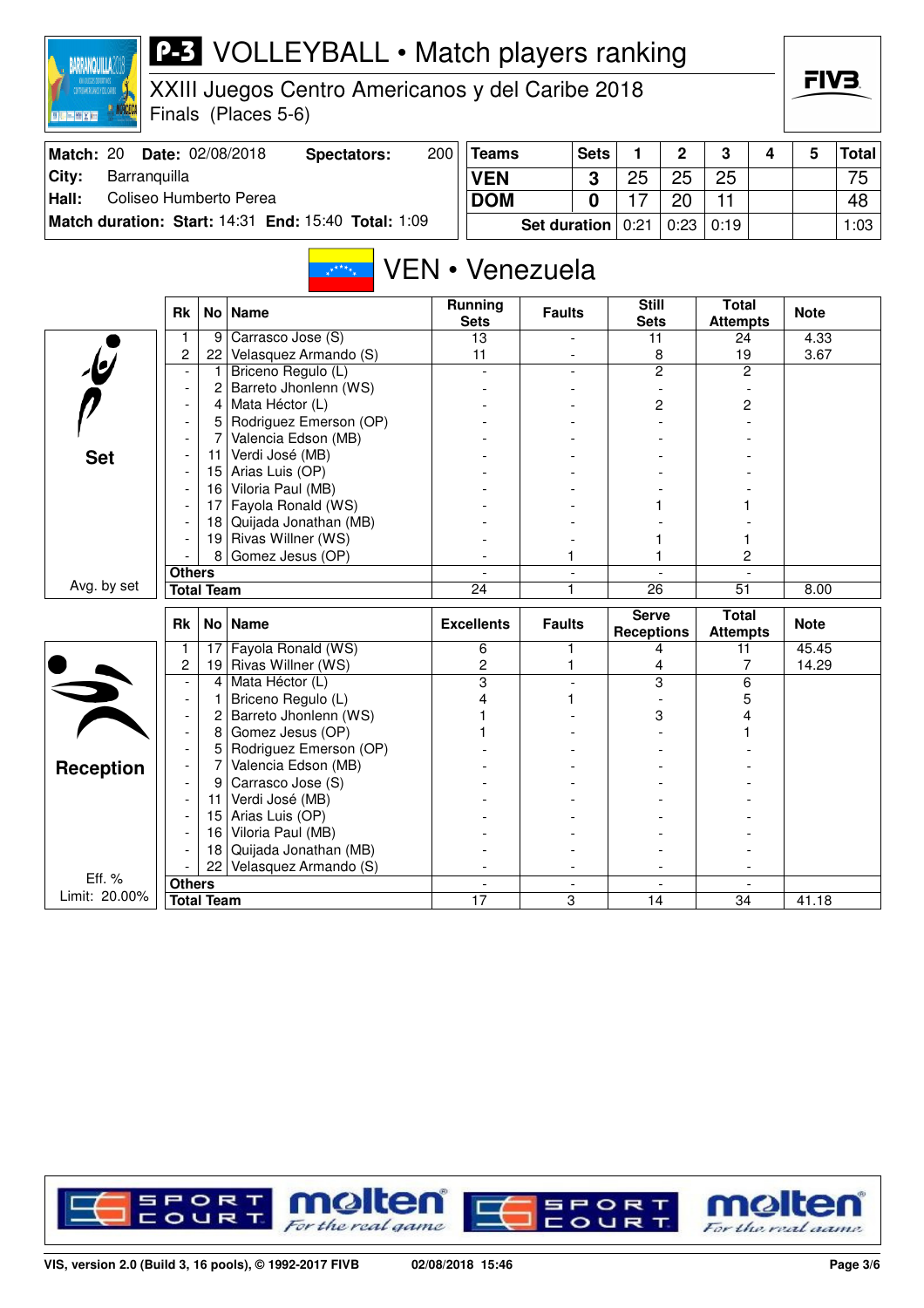| Match: 20                       |                                  |                   | <b>Date: 02/08/2018</b><br><b>Spectators:</b>       | 200 | Teams           |                          | <b>Sets</b> | 1               | 2                        | 3                               | 4    | 5           | <b>Total</b> |
|---------------------------------|----------------------------------|-------------------|-----------------------------------------------------|-----|-----------------|--------------------------|-------------|-----------------|--------------------------|---------------------------------|------|-------------|--------------|
| City:<br>Barranquilla           |                                  |                   |                                                     |     | <b>VEN</b>      |                          | 3           | 25              | 25                       | 25                              |      |             | 75           |
| Hall:<br>Coliseo Humberto Perea |                                  |                   |                                                     |     | <b>DOM</b>      |                          | $\mathbf 0$ | 17              | 20                       | $\overline{11}$                 |      |             | 48           |
|                                 |                                  |                   | Match duration: Start: 14:31 End: 15:40 Total: 1:09 |     |                 | <b>Set duration</b>      |             | 0:21            | 0:23                     | 0:19                            |      |             | 1:03         |
|                                 |                                  |                   |                                                     |     |                 |                          |             |                 |                          |                                 |      |             |              |
|                                 |                                  |                   | DOM • Dominican Republic                            |     |                 |                          |             |                 |                          |                                 |      |             |              |
|                                 |                                  |                   |                                                     |     |                 |                          |             |                 |                          |                                 |      |             |              |
|                                 | <b>Rk</b>                        |                   | No Name                                             |     | <b>Spikes</b>   | <b>Faults</b>            |             | <b>Shots</b>    |                          | <b>Total</b><br><b>Attempts</b> |      | <b>Note</b> |              |
|                                 | $\mathbf{1}$                     | 6                 | Garcia Pedro (OP)                                   |     | 8               | 6                        |             | 5               |                          | 19                              |      | 42.11       |              |
|                                 | $\overline{c}$                   | 8                 | Lopez Henry (WS)                                    |     | 7               | 6                        |             | 5               |                          | 18                              |      | 38.89       |              |
|                                 |                                  | 4                 | Hernandez Wilfrido (WS)                             |     | $\overline{3}$  | $\overline{c}$           |             | 4               |                          | 9                               |      |             |              |
|                                 | $\blacksquare$                   | 15                | Paulino Richi (MB)                                  |     | 6               | $\overline{\phantom{a}}$ |             | 1               |                          | 7                               |      |             |              |
|                                 |                                  | 19                | Cruz Hector (WS)                                    |     | 1               | 2                        |             | 3               |                          | 6                               |      |             |              |
|                                 |                                  | 11                | Caceres Jose (OP)                                   |     | 3               | 1                        |             |                 |                          | 5                               |      |             |              |
|                                 |                                  | 1                 | Tapia Henry (OP)                                    |     |                 |                          |             |                 |                          |                                 |      |             |              |
| <b>Spike</b>                    |                                  | 12                | Arredondo Francisco (S)                             |     |                 |                          |             |                 |                          |                                 |      |             |              |
|                                 |                                  | 7                 | Frias Mario (MB)                                    |     |                 |                          |             |                 |                          |                                 |      |             |              |
|                                 |                                  | 3                 | Contrera Elvis (WS)                                 |     |                 |                          |             |                 |                          |                                 |      |             |              |
|                                 |                                  | 5                 | Mieses Enger (L)                                    |     |                 |                          |             |                 |                          |                                 |      |             |              |
|                                 |                                  | 9                 | Tolentino Braymer (L)                               |     |                 |                          |             |                 |                          |                                 |      |             |              |
|                                 |                                  | 10                | Abreu Francisco (S)                                 |     |                 |                          |             |                 |                          |                                 |      |             |              |
|                                 |                                  |                   | 14 Romero Felix (MB)                                |     |                 |                          |             |                 |                          |                                 |      |             |              |
| Succ. %                         | <b>Others</b>                    |                   |                                                     |     | $\overline{a}$  | $\overline{\phantom{a}}$ |             |                 | $\overline{a}$           |                                 |      |             |              |
| Limit: 15.00%                   |                                  | <b>Total Team</b> |                                                     |     | $\overline{28}$ | $\overline{18}$          |             | $\overline{21}$ |                          | 67                              |      | 41.79       |              |
|                                 |                                  |                   |                                                     |     | Kill            |                          |             |                 |                          | <b>Total</b>                    |      |             |              |
|                                 | <b>Rk</b>                        | No <sub>1</sub>   | <b>Name</b>                                         |     | <b>Blocks</b>   | <b>Faults</b>            |             | <b>Rebounds</b> |                          | <b>Attempts</b>                 |      | <b>Note</b> |              |
|                                 | $\mathbf{1}$                     | 1                 | Tapia Henry (OP)                                    |     | 1               |                          |             |                 |                          | 1                               |      | 0.33        |              |
|                                 | $\mathbf{1}$                     | 11                | Caceres Jose (OP)                                   |     | 1               | 5                        |             | 1               |                          | $\overline{7}$                  |      | 0.33        |              |
|                                 | 1                                | 15                | Paulino Richi (MB)                                  |     | 1               | 5                        |             |                 |                          | 7                               |      | 0.33        |              |
|                                 | $\overline{a}$                   | $\overline{3}$    | Contrera Elvis (WS)                                 |     |                 |                          |             |                 |                          |                                 |      |             |              |
|                                 | $\overline{\phantom{a}}$         | 4                 | Hernandez Wilfrido (WS)                             |     |                 |                          |             |                 |                          |                                 |      |             |              |
|                                 | ÷,                               | 5                 | Mieses Enger (L)                                    |     |                 |                          |             |                 |                          |                                 |      |             |              |
|                                 |                                  | 7                 | Frias Mario (MB)                                    |     |                 |                          |             |                 |                          |                                 |      |             |              |
| <b>Block</b>                    | ÷,                               | 9                 | Tolentino Braymer (L)                               |     |                 |                          |             |                 |                          |                                 |      |             |              |
|                                 |                                  | 10                | Abreu Francisco (S)                                 |     |                 |                          |             |                 |                          |                                 |      |             |              |
|                                 |                                  | 14                | Romero Felix (MB)                                   |     |                 |                          |             |                 |                          |                                 |      |             |              |
|                                 |                                  | 12                | Arredondo Francisco (S)                             |     |                 | 1                        |             | 2               |                          | 3                               |      |             |              |
|                                 |                                  | 8                 | Lopez Henry (WS)                                    |     |                 | $\overline{c}$           |             | 2               |                          | 4                               |      |             |              |
|                                 |                                  | 6                 | Garcia Pedro (OP)                                   |     |                 | $\overline{c}$           |             | 1               |                          | 3                               |      |             |              |
|                                 |                                  |                   | 19 Cruz Hector (WS)                                 |     |                 | 1                        |             |                 |                          | 1                               |      |             |              |
|                                 | <b>Others</b>                    |                   |                                                     |     |                 | $\Box$                   |             |                 | $\overline{\phantom{a}}$ |                                 |      |             |              |
|                                 | Avg. by set<br><b>Total Team</b> |                   |                                                     | 3   | $\overline{16}$ |                          |             | $\overline{7}$  | 26                       |                                 | 1.00 |             |              |



For the real game

For the real aame



**Teams** Sets 1 2 3 4 5 Total

**BARRANQUILLA** 

#### **P-3** VOLLEYBALL • Match players ranking XXIII Juegos Centro Americanos y del Caribe 2018

Finals (Places 5-6)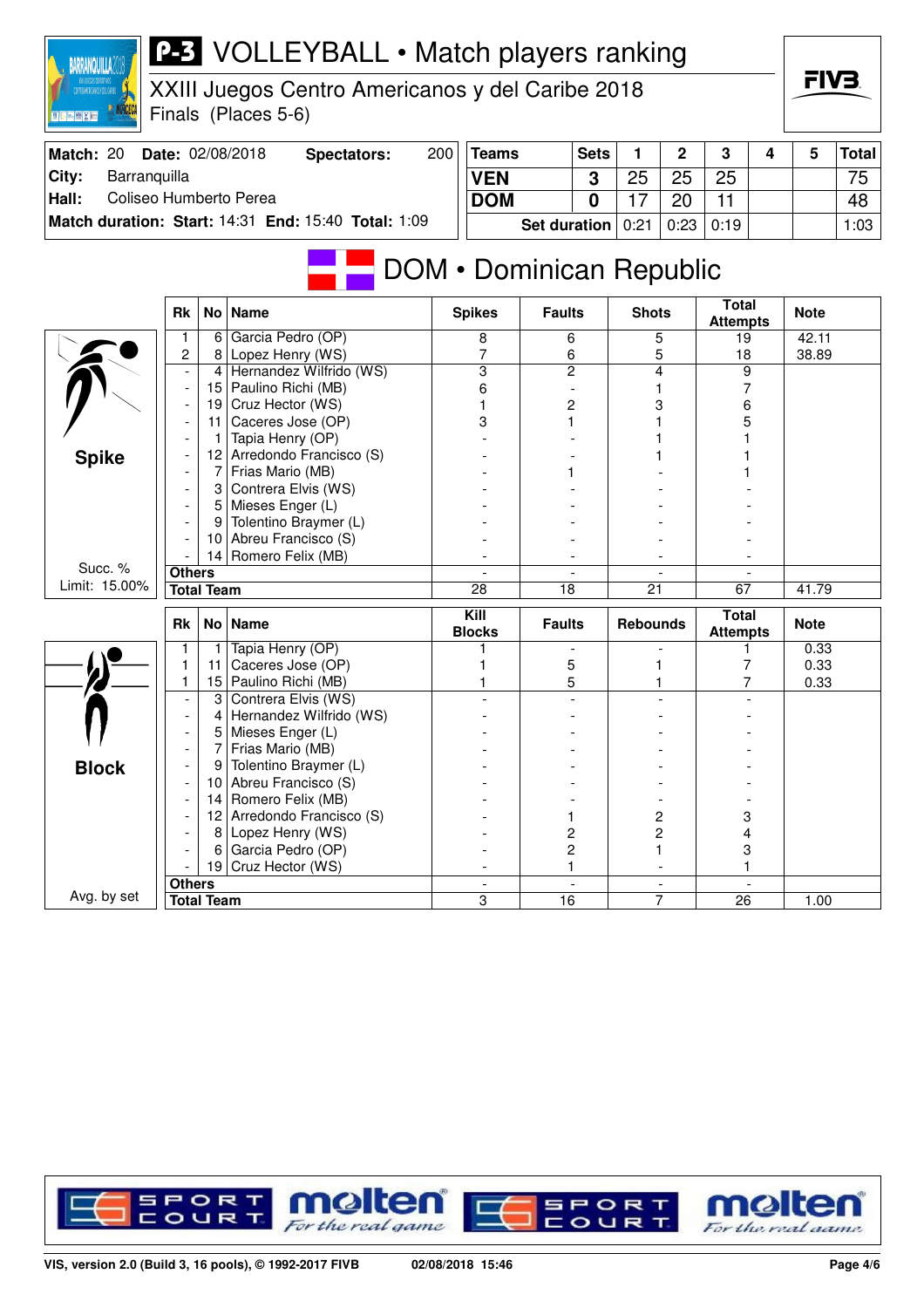| Match: 20                       |                          |                   | Date: 02/08/2018<br><b>Spectators:</b>              | 200 | <b>Teams</b>             |                     | <b>Sets</b>              | 1                           | $\mathbf 2$    | 3                               | 4 | 5           | <b>Total</b> |
|---------------------------------|--------------------------|-------------------|-----------------------------------------------------|-----|--------------------------|---------------------|--------------------------|-----------------------------|----------------|---------------------------------|---|-------------|--------------|
| Barranquilla<br>City:           |                          |                   |                                                     |     | <b>VEN</b>               |                     | 3                        | 25                          | 25             | 25                              |   |             | 75           |
| Coliseo Humberto Perea<br>Hall: |                          |                   |                                                     |     | <b>DOM</b>               |                     | $\mathbf 0$              | 17                          | 20             | 11                              |   |             | 48           |
|                                 |                          |                   | Match duration: Start: 14:31 End: 15:40 Total: 1:09 |     |                          |                     |                          |                             |                |                                 |   |             |              |
|                                 |                          |                   |                                                     |     |                          | <b>Set duration</b> |                          | 0:21                        | 0:23           | 0:19                            |   |             | 1:03         |
|                                 |                          |                   |                                                     |     | DOM • Dominican Republic |                     |                          |                             |                |                                 |   |             |              |
|                                 | <b>Rk</b>                | <b>No</b>         | <b>Name</b>                                         |     | Aces                     | <b>Faults</b>       |                          | <b>Serve</b><br><b>Hits</b> |                | <b>Total</b><br><b>Attempts</b> |   | <b>Note</b> |              |
|                                 | 1                        | 11                | Caceres Jose (OP)                                   |     |                          | 1                   |                          | 6                           |                | 8                               |   | 0.33        |              |
|                                 | 1                        | 6                 | Garcia Pedro (OP)                                   |     |                          | 3                   |                          | 5                           |                | 9                               |   | 0.33        |              |
|                                 | 1                        | 8                 | Lopez Henry (WS)                                    |     |                          | 3                   |                          |                             | 3              | 7                               |   | 0.33        |              |
|                                 | $\overline{\phantom{a}}$ | 1                 | Tapia Henry (OP)                                    |     |                          |                     | $\overline{a}$           |                             | $\overline{a}$ |                                 |   |             |              |
|                                 | $\overline{\phantom{a}}$ | 3<br>5            | Contrera Elvis (WS)                                 |     |                          |                     |                          |                             |                |                                 |   |             |              |
|                                 |                          | 7                 | Mieses Enger (L)<br>Frias Mario (MB)                |     |                          |                     |                          |                             |                |                                 |   |             |              |
| <b>Serve</b>                    |                          | 9                 | Tolentino Braymer (L)                               |     |                          |                     |                          |                             |                |                                 |   |             |              |
|                                 |                          | 10                | Abreu Francisco (S)                                 |     |                          |                     |                          |                             |                |                                 |   |             |              |
|                                 |                          | 12                | Arredondo Francisco (S)                             |     |                          |                     |                          | 5                           |                | 5                               |   |             |              |
|                                 |                          | 14                | Romero Felix (MB)                                   |     |                          |                     |                          |                             |                |                                 |   |             |              |
|                                 |                          | 15                | Paulino Richi (MB)                                  |     |                          |                     |                          | 10                          |                | 10                              |   |             |              |
|                                 |                          | 19                | Cruz Hector (WS)                                    |     |                          | 4                   |                          | 2                           |                | 6                               |   |             |              |
|                                 |                          | 4                 | Hernandez Wilfrido (WS)                             |     |                          | 3                   |                          |                             |                | 3                               |   |             |              |
|                                 | <b>Others</b>            |                   |                                                     |     |                          |                     | $\overline{\phantom{a}}$ |                             |                |                                 |   |             |              |
| Avg. by set                     |                          | <b>Total Team</b> |                                                     |     | 3                        | 14                  |                          | 31                          |                | 48                              |   | 1.00        |              |
| <b>Team</b>                     |                          |                   | Opponent errors & Team faults                       |     | 14                       | $\overline{c}$      |                          |                             |                | 16                              |   |             |              |
|                                 | Rk                       |                   | No   Name                                           |     | <b>Digs</b>              | <b>Faults</b>       |                          | <b>Receptions</b>           |                | <b>Total</b><br><b>Attempts</b> |   | <b>Note</b> |              |
|                                 | 1                        | 8                 | Lopez Henry (WS)                                    |     | 4                        |                     | 2                        |                             |                | 7                               |   | 1.33        |              |
|                                 | $\overline{c}$           | 5                 | Mieses Enger (L)                                    |     | 3                        |                     |                          | 4                           |                | 7                               |   | 1.00        |              |
|                                 | 3                        | 6                 | Garcia Pedro (OP)                                   |     | 2                        |                     | 2                        |                             |                | 5                               |   | 0.67        |              |
|                                 | 4                        | 9                 | Tolentino Braymer (L)                               |     |                          |                     |                          |                             |                | 2                               |   | 0.33        |              |
|                                 | 4                        | 11                | Caceres Jose (OP)<br>Paulino Richi (MB)             |     |                          |                     |                          |                             |                |                                 |   | 0.33        |              |
|                                 | 4<br>4                   | 15<br>12          | Arredondo Francisco (S)                             |     |                          |                     |                          |                             |                |                                 |   | 0.33        |              |
|                                 | $\overline{\phantom{a}}$ | $\mathbf{1}$      | Tapia Henry (OP)                                    |     |                          | 6                   |                          |                             | 1              | 8                               |   | 0.33        |              |
| <b>Dig</b>                      |                          |                   | 3 Contrera Elvis (WS)                               |     |                          |                     |                          |                             |                |                                 |   |             |              |
|                                 |                          | 7                 | Frias Mario (MB)                                    |     |                          |                     |                          |                             |                |                                 |   |             |              |
|                                 |                          |                   | 10 Abreu Francisco (S)                              |     |                          |                     |                          |                             |                |                                 |   |             |              |
|                                 |                          |                   | 14 Romero Felix (MB)                                |     |                          |                     |                          |                             |                |                                 |   |             |              |
|                                 |                          |                   | 19 Cruz Hector (WS)                                 |     |                          | 1                   |                          | 2                           |                | 3                               |   |             |              |
|                                 |                          |                   | 4 Hernandez Wilfrido (WS)                           |     |                          |                     | 3                        |                             | $\mathbf{1}$   | 4                               |   |             |              |
|                                 | <b>Others</b>            |                   |                                                     |     |                          |                     |                          |                             |                |                                 |   |             |              |
| Avg. by set                     |                          | <b>Total Team</b> |                                                     |     | $\overline{13}$          | $\overline{14}$     |                          | $\overline{11}$             |                | $\overline{38}$                 |   | 4.33        |              |

XXIII Juegos Centro Americanos y del Caribe 2018

Finals (Places 5-6)

RARRANOLIII I A

**RCECI** 



FIV<sub>3</sub>